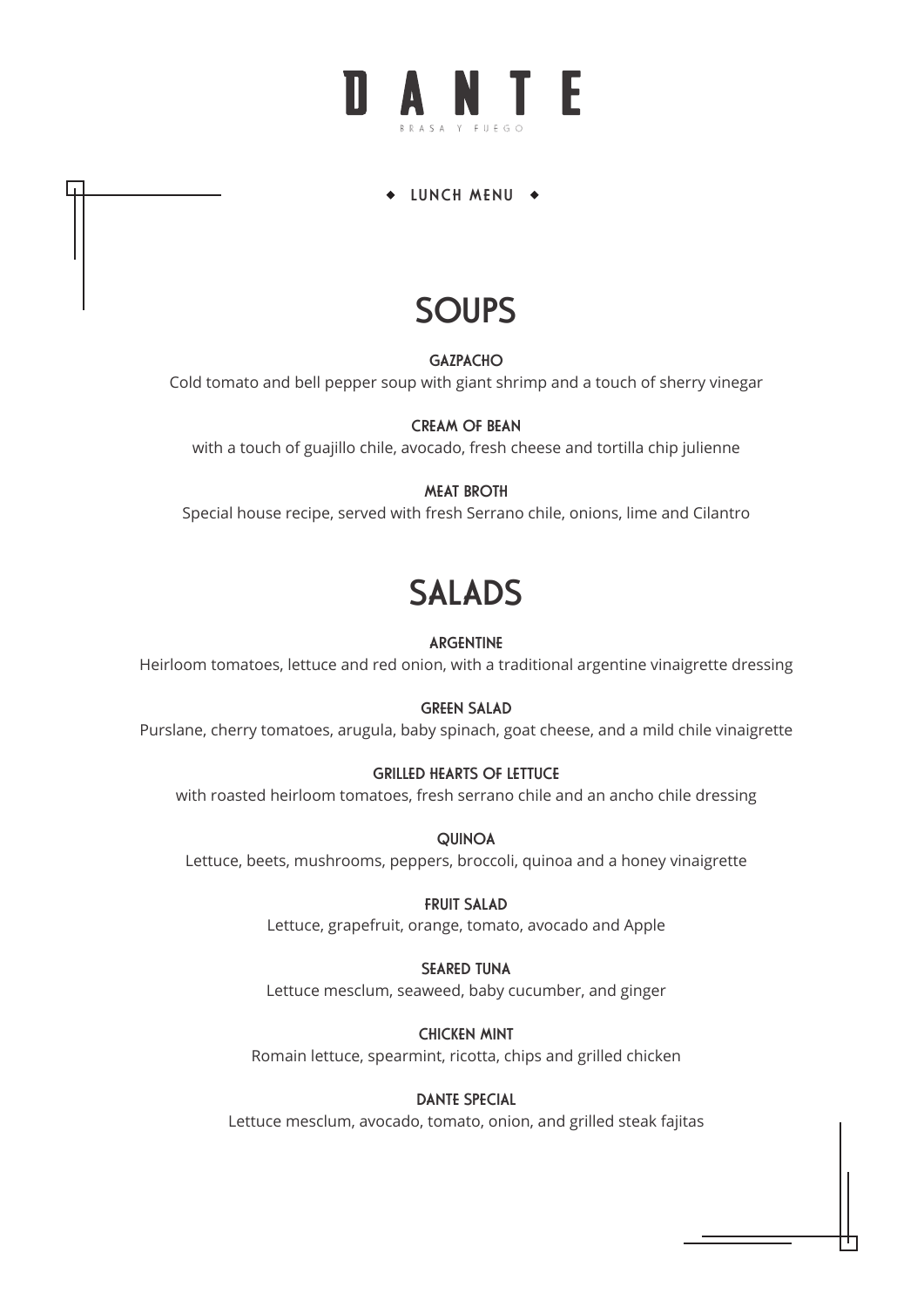



All of our empanadas are baked in our charcoal oven

CHEESE EMPANADA

Our mix of cheese with celery, Roquefort and walnut. Our favorite

CORN EMPANADA baked with sautéed corn in onion sauce with our cheese mixture

#### MEAT EMPANADA

baked and stuffed with our special mix of ground beef, a delight

#### SHRIMP EMPANADA

sautéed with spices and fresh mozzarella cheese, 3 pieces

PROSCIUTTO EMPANADA

sautéed tomatoes, herbs and fresh mozzarella cheese

#### GREEN EMPANADA

chard, spinach, onion and cheese

### **SANDWICHES**

#### TASTY TORTA

Brisket sandwich with provolone, gherkins, avocado, caramelized onions and our secret cheese sauce

#### RIB EYE SANDWICH

Slow cooked Prime Rib Eye, with our special axiote BBQ sauce, cheddar cheese and baby spinach

SERRANO SANDWICH

tomato, arugula, mozzarella

#### TURKEY BREAST SANDWICH

Tomato, lettuce, avocado, serrano, mustard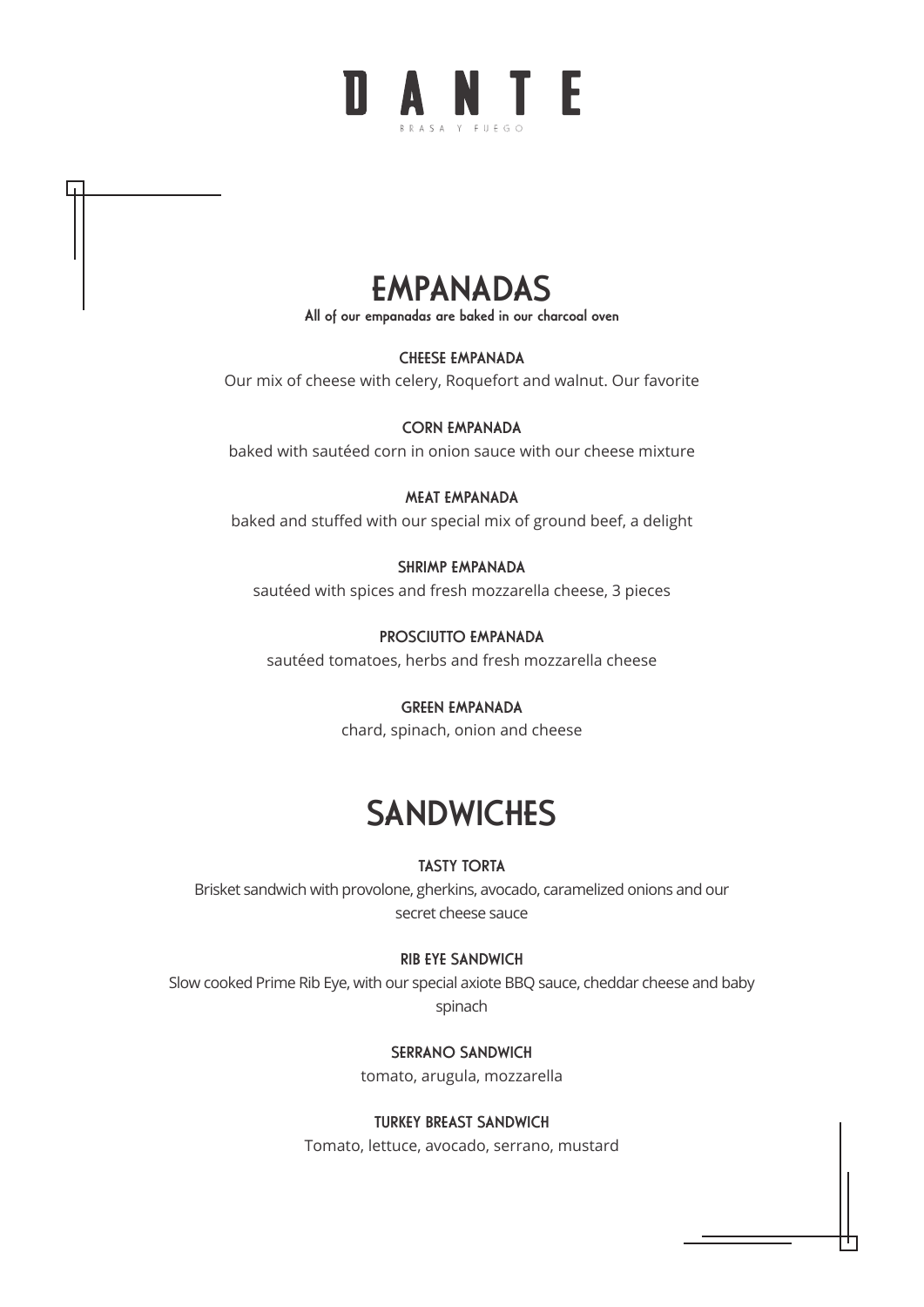

½ CHAR BROILED FARM CHICKEN with fresh herbs served with Dijon mustard

STEAMED AND CHARRED MUSSELS in Provençale sauce with roasted tomato, a special house recipe

PASTA DEL MAR Home-made fettucine in tomato sauce with shrimp and mussel

GNOCCHIS BOLOGNESE home-made fresh potato pasta with our Bolognese sauce, a Dante Special

## SIDE DISHES

SMOKED CAULIFLOWER Served on smoking mesquite wood with rosemary oil

> TRUFFLED FRENCH FRIES special home-made thick cut fries

MASHED POTATO TRIO natural and spinach mashed potatoes as well as mashed sweet potato

> SMOKED MAC & CHEESE our secret blend of cheeses

GRILLED OF VEGETABLES selection of grilled seasonal vegetables

GRILLED BRUSSEL SPROUTS

of with a touch of olive oil

GRILLED BEETS topped with a goat cream cheese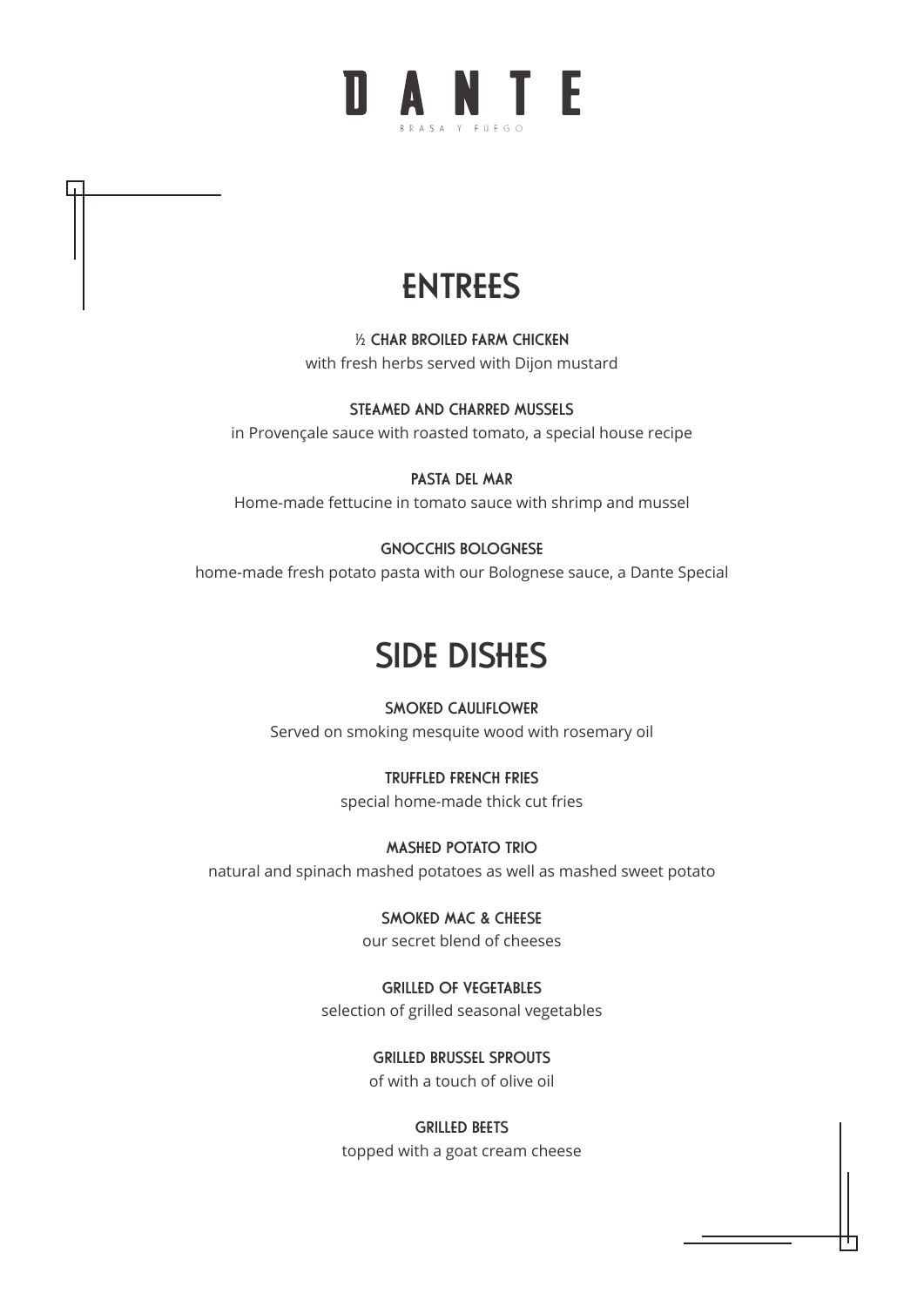## **FISH**

#### GRILLED RED SNAPPER "A LA TALLA"

glazed with spicy guajillo chile mayo, served with beans and corn tortilla

#### GRILLED SALMON,

served with mashed sweet potato

#### TOTOABA A LAS BRASAS

Fresh cultured fish from the Gulf of California Mexico, served with spinach

### **MEAT**

#### FILLET

Our softest and leanest cut, topped with truffle butter. DANTE recommends it's doneness at Rare or Medium

#### FLAT IRON

A well-kept secret cut from the shoulder, the second softest and most flavorful cut. Served with cherry tomatoes. DANTE recommends it's doneness at Medium

#### RIB EYE

Cut from the rib section of the beef, characterized by its marbling and tenderness, made up of two muscles which are the eye and the cap, it's external fat provides flavor and personality. DANTE recommends it's doneness at Medium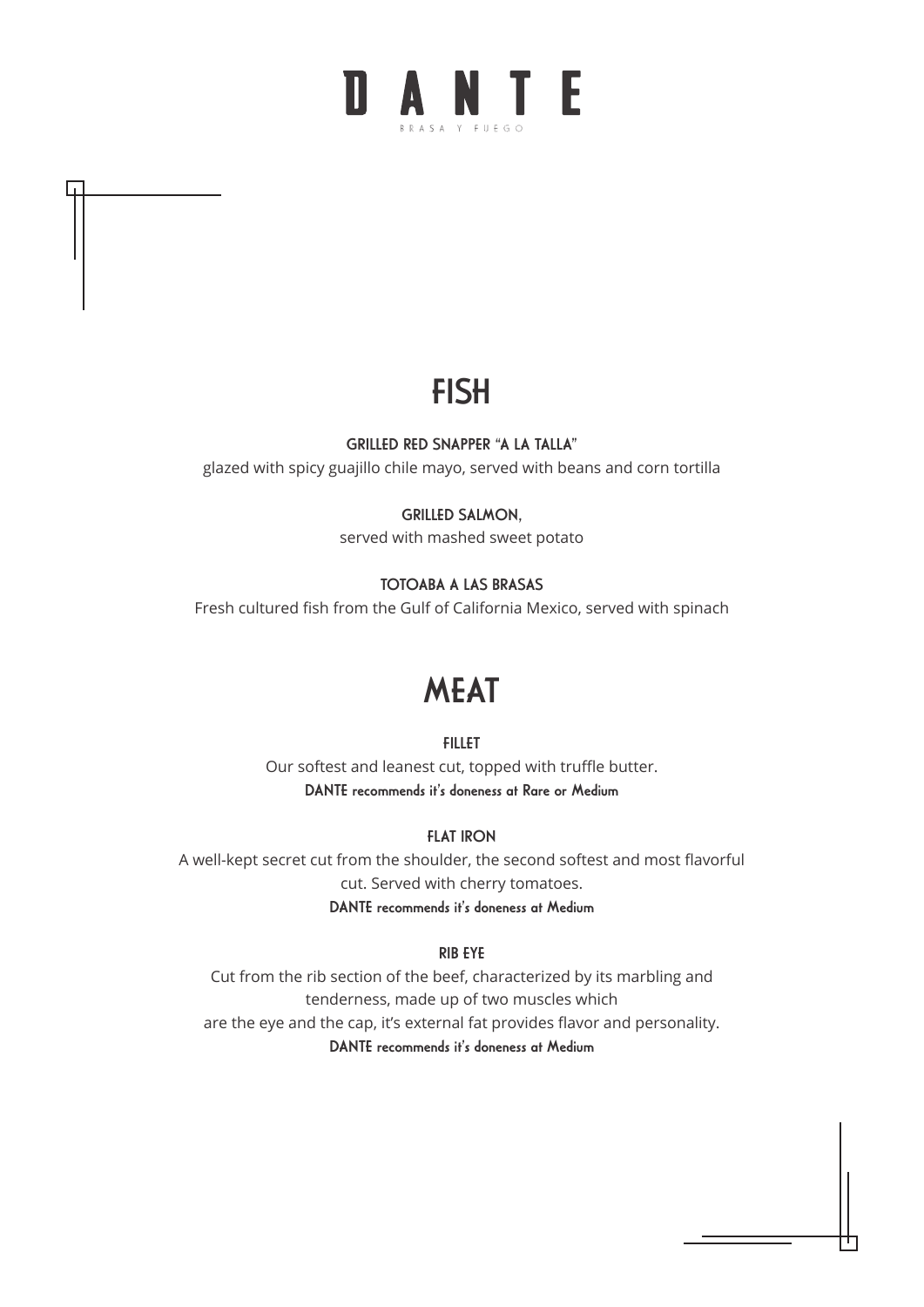## **N A N T F**

#### + DINNER MENU +

### **STARTERS**

MATAMBRE

Homemade crunchy strips of beef with a lemon vinaigrette dip

#### **PUCHERO**

Bone marrow baked in our charcoal broiler oven, served in traditional argentine beef broth, with a touch of chile ancho and homemade corn tortillas

DILL PICKLED CARPACCIO

Thin beef slices bathed in a pickled marinade, with carrots and pore

#### SMOKED CAULIFLOWER

Served on smoking mesquite wood with a touch of rosemary oil, served with a creamy argentine creole vinaigrette

#### DANTE CHEESE AU GRATIN

Mix of artisanal cheeses with our homemade beef sausage served with corn tortilla

#### GRILL STEAMED ARTICHOKES

Baked in puff pastry, aromas of thyme and garlic with cheese dip

#### GRILLED BEETS

Opped with a goat cream cheese

## SEAFOOD STARTERS

#### DANTE OYSTERS

6 Kumamoto oysters, topped with a clammed tomato sauce

#### SMOKED OYSTERS

6 pieces of Kumamoto oysters smoked with mesquite and topped with dill butter

#### PERUVIAN CEVICHE

Daily catch of fish marinated in "milk of tiger", a Peruvian lime marinade, with coriander and a touch of avocado

#### TUNA TOAST

Blue fin tuna on a pre-Hispanic corn toast, with chili oil, ginger agliolio and a touch of mint

#### RED SNAPPER PREUVIAN TIRADITO

Cooked in lime and pineapple juice vinaigrette, topped with beets, serrano chile, onions and avocado

#### AGUACHILE DE LA BAJA

Fresh shrimp, slowly cooked in a lime and charred green tomato sauce, and seasoned with chile peppers and pineapple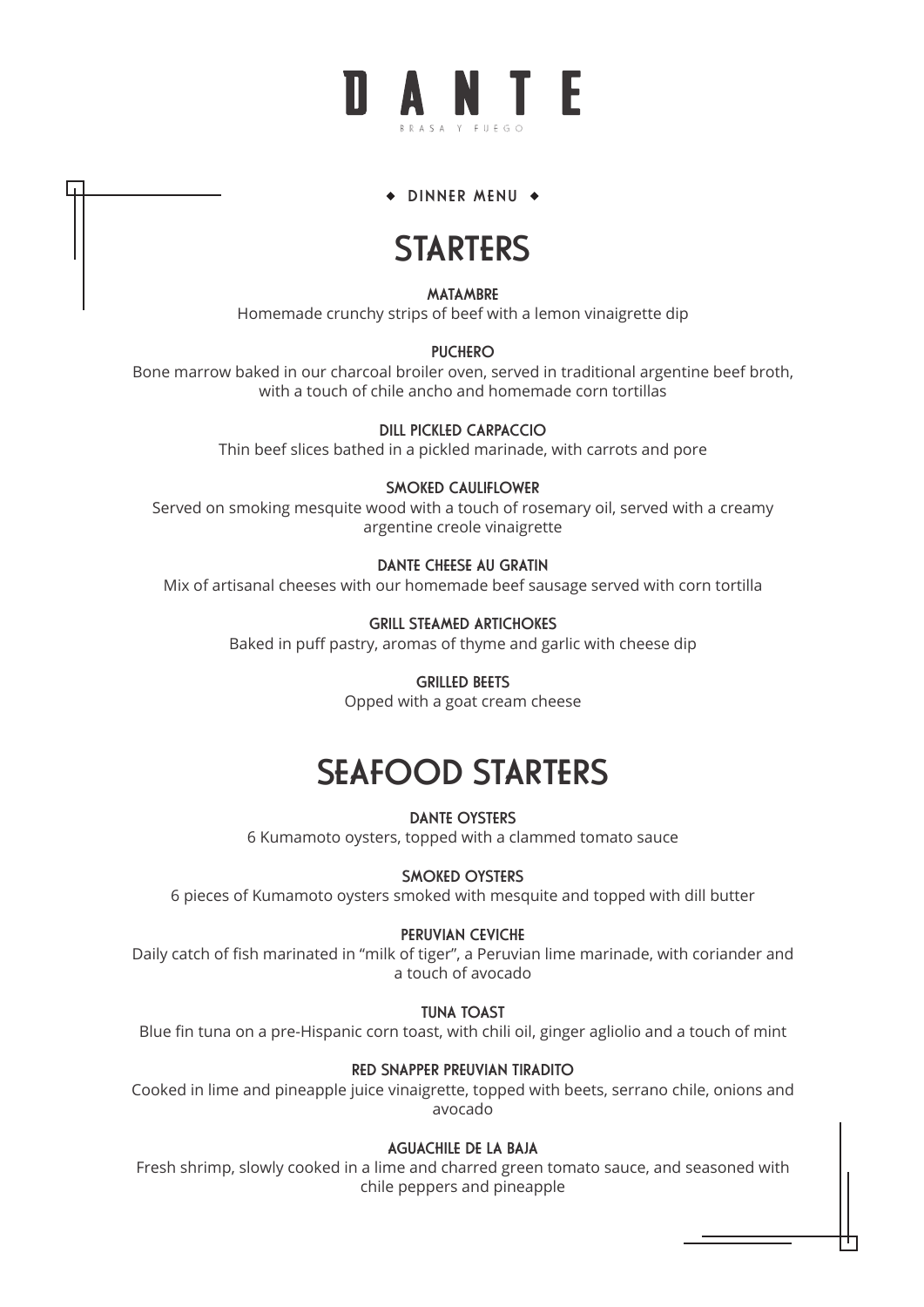

## ARGENTINEAN EMPANADAS

BRISKET EMPANADA With mashed potatoes, pickled onions and chili oil

#### MUSHROOM EMPANADA

Mix of sautéed mushrooms with bell peppers, poblano chile, provolone and fresh spinach

CHEESE EMPANADA Our mix of cheese with celery, Roquefort and walnut. Our favorite

CORN EMPANADA Baked with sautéed corn in onion sauce with our cheese mixture

#### BEEF EMPANADA

Baked and stuffed with our special mix of ground beef, a delight

SHRIMP EMPANADA

Sautéed with spices and fresh mozzarella cheese, 3 pieces

### **SANDWICHES**

LBRISKET SANDWICH

Axiote barbecue, provolone, gherkins, avocado, caramelized onions and our secret cheese sauce.

> RIBE EYE SANDWICH Slow cooked Prime Rib Eye, cheddar cheese and baby spinach

> > ''THE'' BURGER

Ground beef from our prime selection of angus and wagyu, cherry tomato, avocado, caramelized onion, homemade bacon, an "over easy" fried egg, and provolone

### SIDE DISHES

TRUFFLED FRENCH FRIES Special home-made thick cut fries

SMOKED MAC & CHEESE our secret blend of cheeses

MASHED POTATO TRIO Natural and spinach mashed potatoes as well asmashed sweet potato

GRILLED OF VEGETABLES Selection of grilled seasonal vegetables

GRILLED BRUSSEL SPROUTS of with a touch of olive oil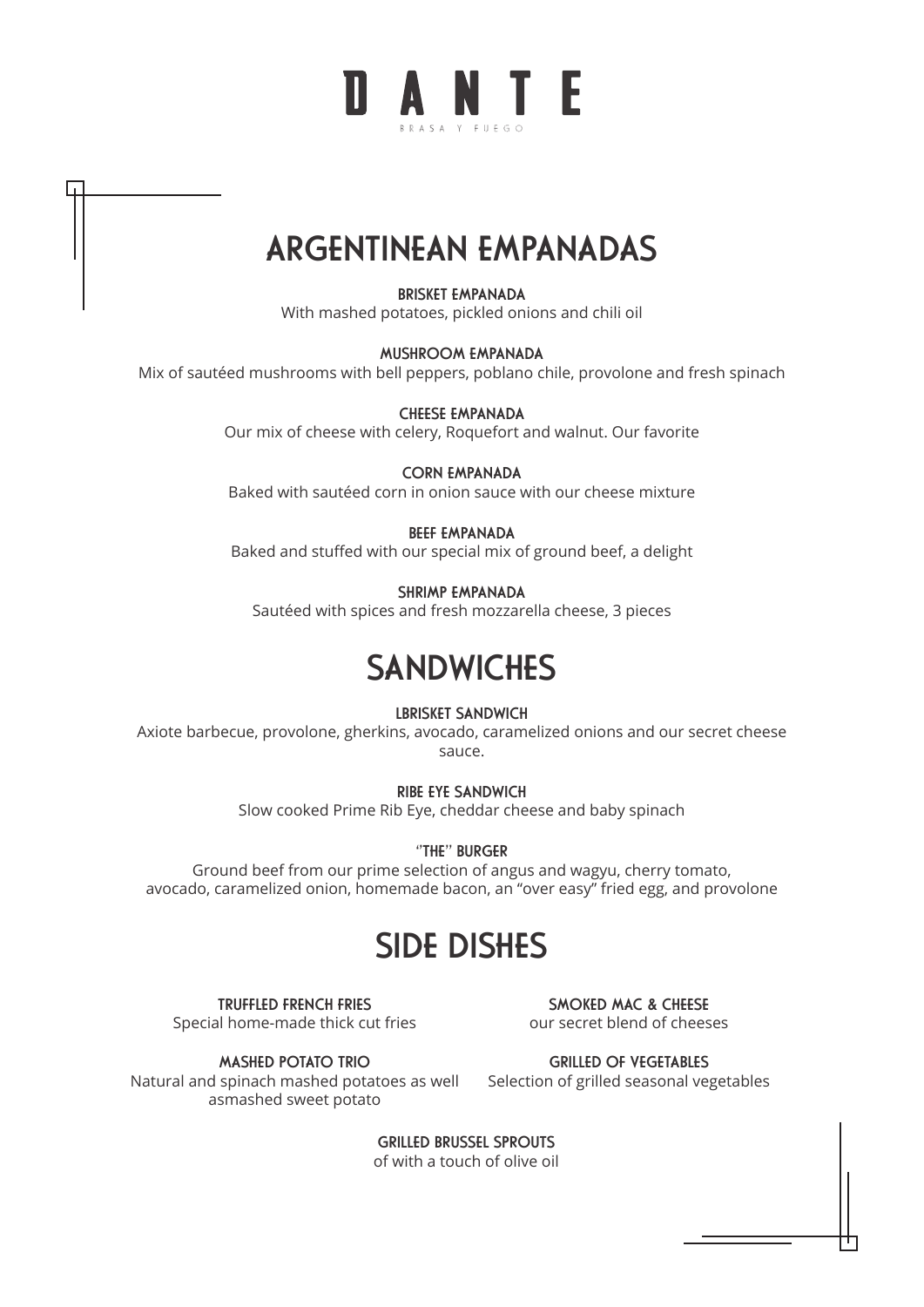# **NANTE**

## SALADS

GRILLED HEARTS OF LETTUCE

With roasted heirloom tomatoes, fresh serrano chile and an ancho chile dressing

#### ARGENTINE SALAD

Heirloom tomatoes, lettuce and red onion, with a traditional argentine vinaigrette dressing

#### GREEN SALAD

Purslane, cherry tomatoes, arugula, baby spinach, goat cheese, and a mild chile vinaigrette

**QUINOA** 

Lettuce, beets, mushrooms, peppers, broccoli, quinoa and a honey vinaigrette

#### CHAR SEARED SALMON SALAD

Over mix of lettuce, grilled tomatoes, with a mango vinaigrette

#### BEEF SALAD

Grilled strips of tenderloin, over a mix of lettuce, avocado, grilled onions, tomatoe and a beef reduction dressing

#### CHAR SEARED TUNA SALAD

Over a mix of lettuce, grilled tomatoes and a chipotle mayo dressing

### **SOUPS**

**STRACIATELLA** 

Chicken broth with a mix of vegetables topped with poached eggs

CREAM OF BEAN With a touch of guajillo chile, avocado, fresh cheese and tortilla chip julienne

MEAT BROTH Special house recipe, served with fresh serrano chile, onions, lime and Cilantro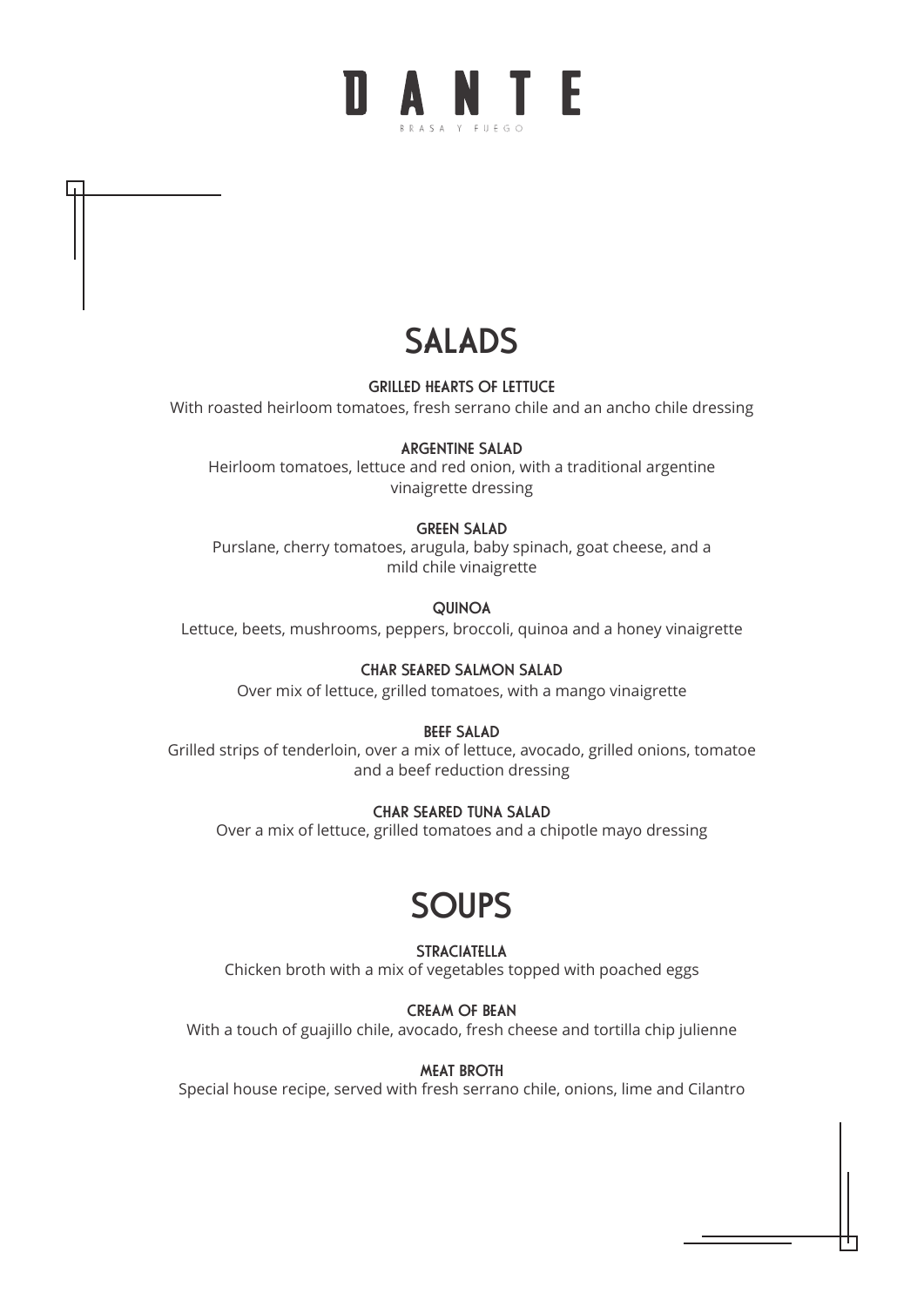## ANTF

## ENTREES

STRACIATELLA Chicken broth with a mix of vegetables topped with poached eggs

CREAM OF BEAN With a touch of guajillo chile, avocado, fresh cheese and tortilla chip julienne

MEAT BROTH Special house recipe, served with fresh serrano chile, onions, lime and Cilantro

> FILETE served with truffled bernaise

TRI-TIP Tipical argentinean cut also known as Tri-tip

RIB EYE FILET

GRILLED RED SNAPPER "A LA TALLA" glazed with spicy guajillo chile mayo, served with beans and corn tortilla

> GRILLED SALMON, served with mashed sweet potato

TOTOABA A LAS BRASAS Fresh cultured fish from the Gulf of California Mexico, served with spinach NEW YORK STEAK

1⁄2 CHAR BROILED FARM CHICKEN

with fresh herbs served with Dijon mustard

STEAMED AND CHARRED MIJSSELS in Provençale sauce with roasted tomato, a special house Recipe

PICAÑA

Cut from the sirloin comes the top sirloin cap, its flap of fat protects ithelping keep its juiciness and flavor

DANTE'S RIB

beef Short Rib, served with our home made Axiote barbecue sauce

PASTA DEL MAR

Home-made capellini in tomato sauce with shrimp and musse

GNOCCHIS BOLOGNESE

home-made fresh potato pasta with our Bolognese sauce, a Dante Special

BRISKET

Beef breast, baked in our coal oven for over 12 hours, it is an extremely juicy cut, served on our pureed mole sauce of chile, red wine, and broth and sautéed spinach